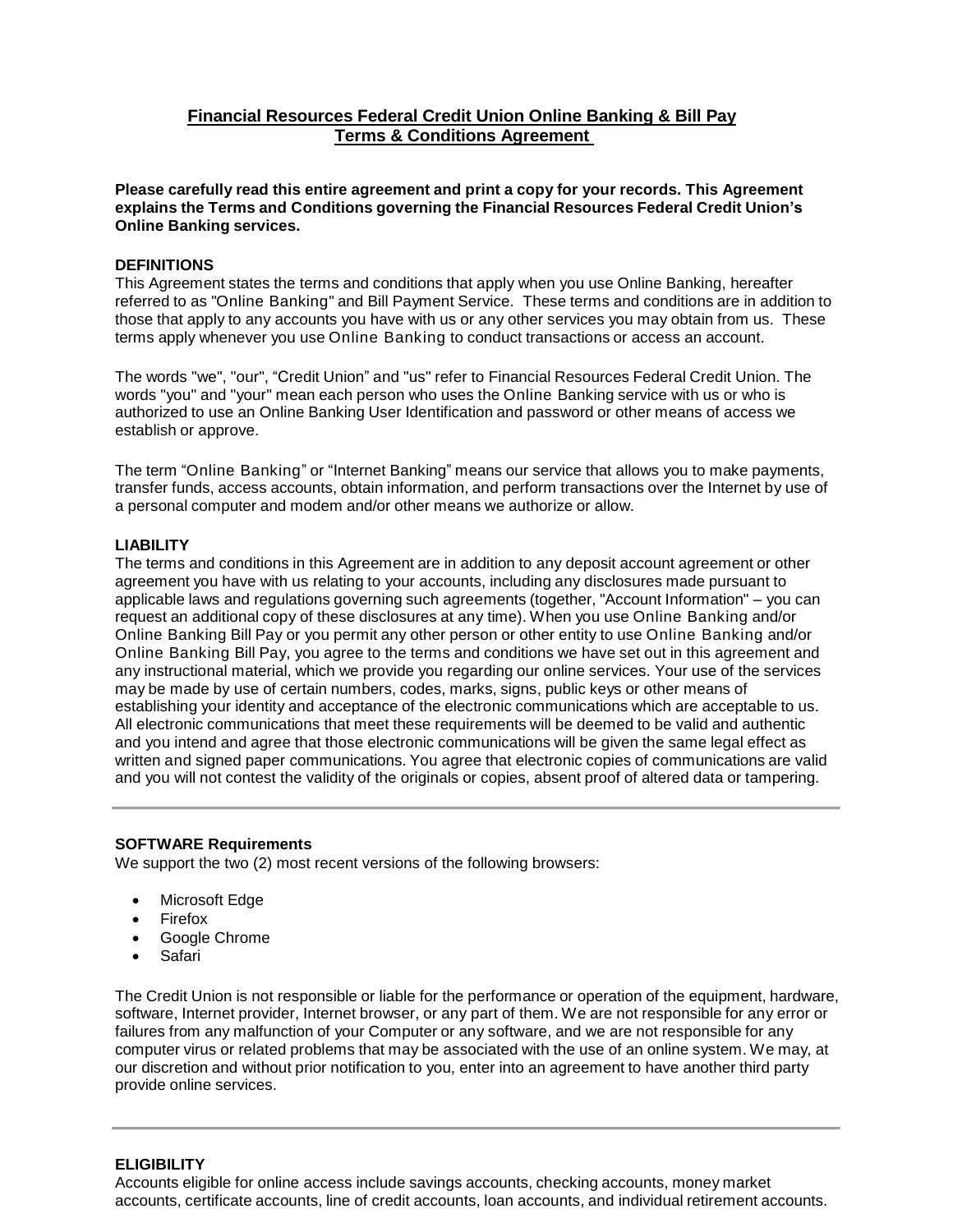You may add any account for which you are authorized by notifying the Credit Union or visiting any Credit Union Branch. If you close or delete all accounts designated for Online Banking, you will no longer be able to use Financial Resources Federal Credit Union's Online Banking.

## **ENROLLMENT FOR ONLINE BANKING**

Your privacy and security are very important to us. To enroll, you will need the information listed below. This information is personal to you, but will be verified when your application is reviewed against our files.

Application Information Requested:

- Name
- Date of Birth
- Address
- Mother's Maiden Name
- Home Telephone Number
- Social Security Number
- Email Address

## **ACCOUNT ACCESS**

You may use Online Banking to perform any of the following services designated by you in the application or subsequently added by you as provided below:

- View eligible account information.
- View current balances.
- View account history.
- Transfer funds between your eligible accounts.
- View copies of checks online.
- Download account information.
- Pay your bills online (subject to application approval).
- Check Withdrawals

#### **SECURITY**

During your enrollment for Online Banking, you are required to select a User ID and Password. You agree that the use of a User ID and Password is a commercially reasonable security procedure to verify the authenticity of any instruction, transfer, payment order or other transaction relating to any account of yours ("Transaction"), delivered to us via computer. You authorize us to act upon and you agree to be bound by, any transaction, whether or not authorized, issued in your name and accepted by us in compliance with this security procedure without further verification or inquiry. You acknowledge that this security procedure is not designed to detect errors in your payment instructions.

You may change your Password at any time. You agree to keep the Password confidential (in a secure location and separate from your access device) to prevent unauthorized use of Online Banking services.

Your Password or access to Online Banking services may be revoked or canceled by us at any time without giving you prior notice to assist us in maintaining the security of your accounts. The Password is used to identify you as an authorized user of Online Banking services, and we are entitled to act on any instructions we receive under your Password. You therefore agree to notify us immediately if the secrecy of your Password is compromised and you also agree not to reveal your Password to any person not authorized by you to use your Online Banking services. If you believe that the secrecy of your Password has been compromised, you should call us immediately at 1-800-933-3280 (toll free).

Account Aggregators/Consolidation Sites/Screen Scrapers are Internet sites that provide the ability to collect on one integrated website key information about you, such as Credit Union balances. You will be asked to provide personal finance information, such as your User ID and Password for Online Banking.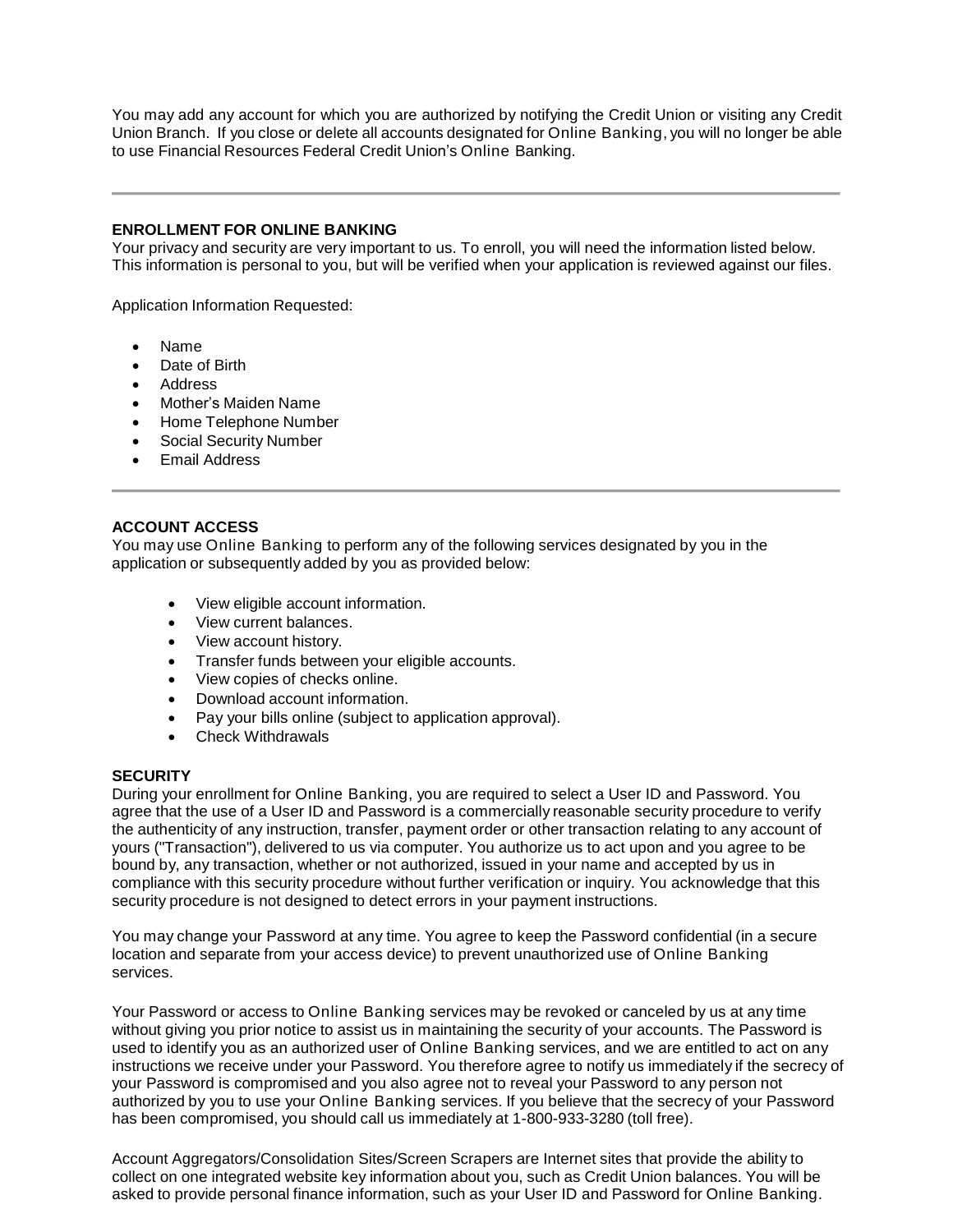- You should never provide this information to a site that you do not recognize and fully trust.
- We are not liable for any transactions that you initiate through such a site or that are initiated through such a site using your password. All transactions initiated, using access information you provide, are considered to be authorized by you, whether or not you were aware of the specific transaction.

# **LIMITS ON INTERNET BANKING TRANSACTIONS**

- You must have enough available money or credit in any account from which you instruct us to make a payment or transfer. If any of your eligible accounts are savings accounts, certain types of withdrawals from those accounts, including payments and transfers, are limited. Financial Resources requires that an Account holder make no more than six (6) transfers or withdrawals during any statement cycle. The kinds of withdrawals covered by this limitation are those made by means of preauthorized or automatic transfers and payments or telephone transfers. If you have a Money Market account, a total of only 3 of these kinds of withdrawals may be made by check, draft, debit card, or similar order payable to third parties.
- Account balances may differ from your records due to deposits, outstanding checks or other withdrawals, payments, or charges in process. If you have further questions, please contact our Member Service Center at 800-933-3280.
- The Credit Union will not immediately receive E-mail that you send. Therefore, you should not rely on E-mail if you need to communicate with the Credit Union immediately. For example, if you need to report an unauthorized transaction from one of your accounts you should contact the Credit Union immediately. The Credit Union will not take actions based on your E-mail requests until the Credit Union actually receives your message and has a reasonable opportunity to act.

**Please Note:** E-mail is not a secure method of communication over the Internet. We recommend that you do not include any pertinent information (like your account number or social security number) in your E-mail.

## **INTERNET BILL PAY (Subject to Application Approval)**

Online Banking Bill Pay requires an additional enrollment application that is accessed within Online Banking. Select the Bill Pay icon and instructions will appear. After your enrollment is submitted, you will receive:

- A confirmation email that your enrollment application was received
- A confirmation email that the service is available for use

To subscribe to Bill Pay, you must have an eligible Credit Union Checking Account in good standing. If you subscribe to this service, you may use Bill Pay to make payments from your designated Credit Union Checking Account - the "Payment Account".

To pay bills using Bill Pay, you must use your computer to authorize a payment from a Payment Account. After your instruction is received, payment will be made either by transferring funds electronically from a Payment Account to the person or business you are paying ("Payee"), or by preparing a check from a Payment Account payable to the Payee and sending the check to the Payee.

Using Bill Pay, you can only pay payees with United States addresses. While most payments can be made using Bill Pay, the Credit Union reserves the right to refuse to pay certain payees. You agree not to use Online Banking to pay Payees to whom you are obligated for tax payments or payments made pursuant to court orders or fines.

Bill payments are processed on business days, which include Monday - Saturday. No payments are processed on Sundays or Federal holidays.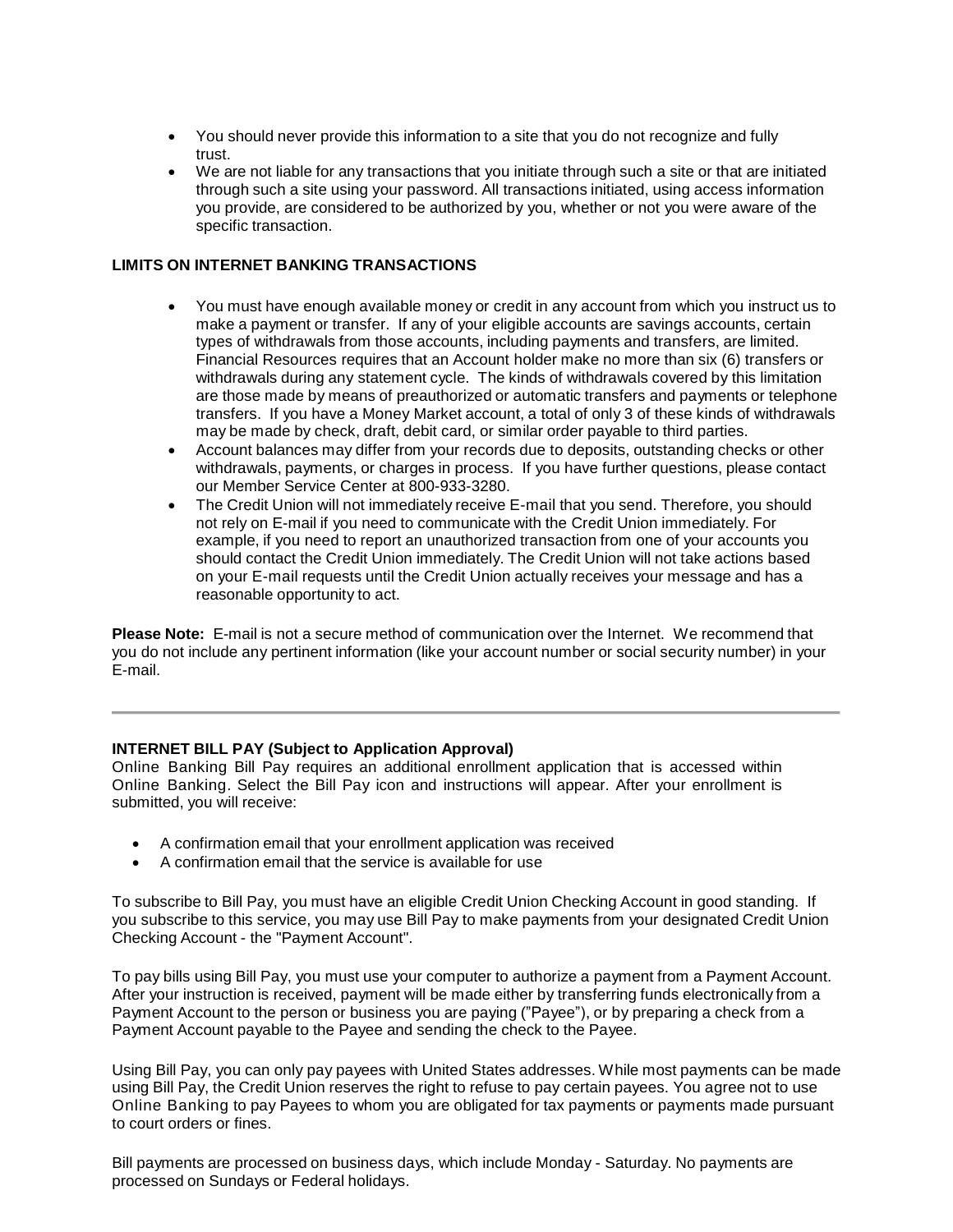You may use Bill Pay to authorize a single, one-time payment or automatic recurring payments to pay your recurring bills. Recurring payments must be for the same amount each month and will typically be paid on the same calendar day of each month. If the date of a scheduled recurring payment falls on a Sunday, the bill payment will be processed on the day before - Saturday. If the date of a scheduled recurring payment falls on a holiday, the bill payment will be processed on the business day prior to the holiday date. Please note that although bill payments can be set up during the weekend, the first day that you may schedule a payment (single payment or the first of a recurring payment) is the first business day following the weekend (excluding holidays that may fall on a weekday).

When you have entered and transmitted a payment instruction, you authorize the Credit Union to reduce the Payment Account accordingly. If there are insufficient funds in the Payment Account to make payments you have authorized, the Credit Union may either refuse or pay the item or it may make the payment and thereby overdraw the Payment Account. In either event, you are responsible for any nonsufficient funds (NSF) or overdraft charge the Credit Union may impose, as stated in the Deposit Agreements. The Credit Union reserves the right to refuse to honor payment requests that reasonably appear to the Credit Union to be fraudulent or erroneous.

You may make individual bill payments, up to the amount of the available balance in your account. For security reasons, we reserve the right to limit the frequency and dollar amount of transactions from your accounts.

#### **SCHEDULING PAYMENTS**

When using Bill Pay, you should enter and transmit your bill payment instructions at least five (5) business days before a bill is due. It is your responsibility to authorize your bill payments in such a manner that your bills may be paid on time. You are responsible for any late payment or finance charges that may be imposed as a result of your failure to transmit payment instructions at least five (5) business days in advance.

#### **CANCELING FUTURE BILL PAYMENTS OR TRANSFERS**

If you have scheduled an instruction to make a future bill payment or transfer, you may cancel the bill payment or transfer by logging into Online Banking three days prior to the business day on which the payment or transfer is to be made

## **CANCELING FUTURE RECURRING BILL PAYMENTS OR TRANSFERS**

If you have scheduled an instruction to make future recurring bill payments or transfers, you may cancel the entire transaction or skip the next scheduled bill payment or transfer prior by logging on to Online Banking three days prior to the business day on which the payment or transfer is scheduled to be made.

## **LIABILITY FOR FAILURE TO CANCEL FUTURE BILL PAYMENTS AND TRANSFERS OR RECURRING BILL PAYMENTS AND TRANSFERS.**

If you have followed the instructions described above and we fail to cancel the payments or transfers, we will be liable for your losses or damages. We are not responsible for any indirect, incidental, special or consequential damages if our failure was not intentional and resulted from a bona fide error, notwithstanding our procedures to avoid such error.

## **STOP PAYMENTS**

**Regular Payments.** If you wish to stop payment on a Bill Pay payment you previously authorized and it is too late to cancel the payment as previously described, you should follow the instructions in your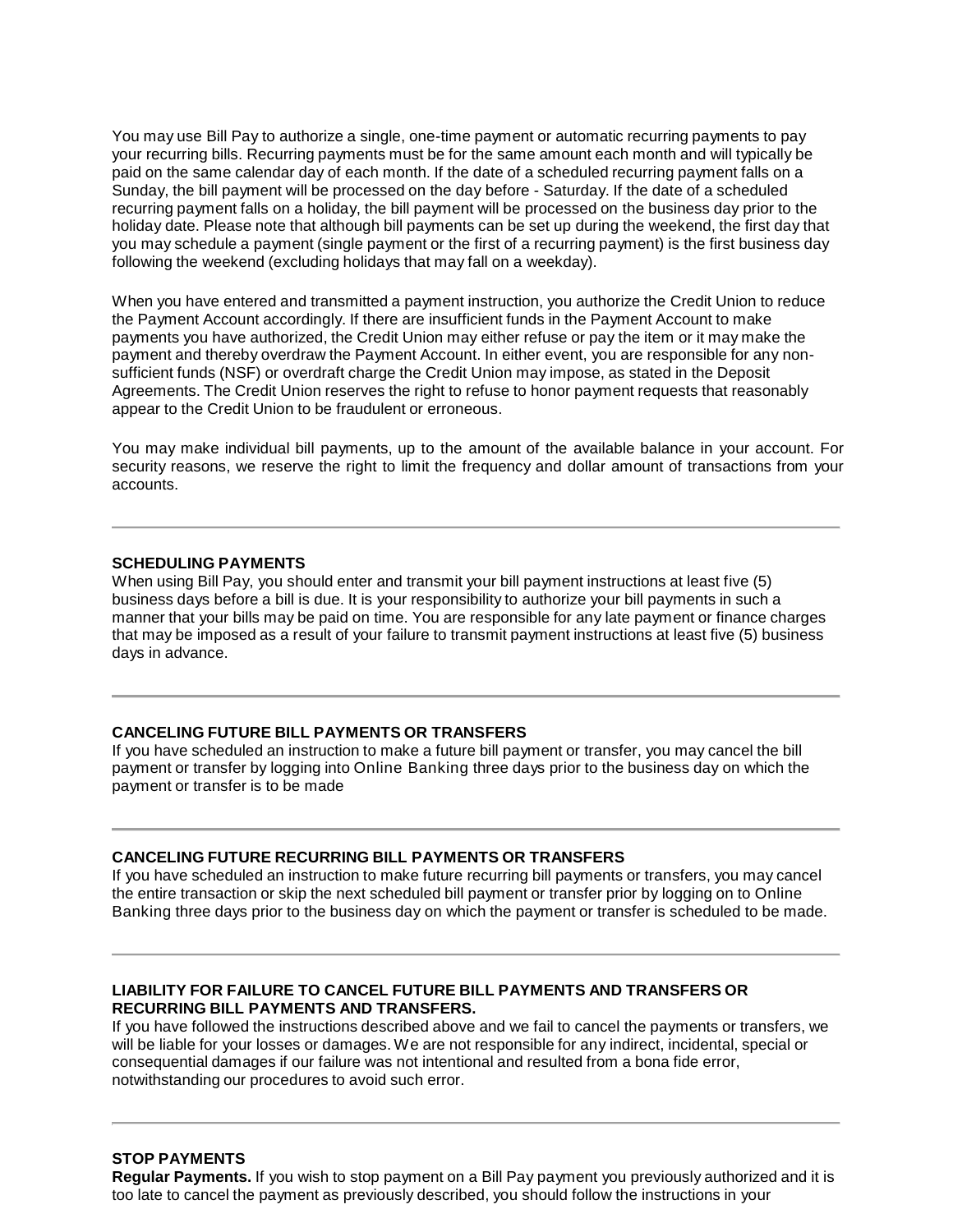applicable Deposit Agreement. For information, contact our Member Service Center at 1-800- 933-3280.

**Automatic Recurring Payments.** If you wish to stop payment on an automatic recurring payment you previously authorized, you should follow the procedures for canceling payments above. If it is too late to cancel the next automatic recurring payment, you should contact the Credit Union immediately to stop payment. The Credit Union must receive your request at least three (3) business days before the next payment is scheduled to be made.

We will not research any disputed Bill Payment until ten (10) business days after the funds have been withdrawn from your Payment Account.

## **INACTIVITY**

If you do not log on or have outstanding scheduled bill payments or transfers through Online Banking or Online Banking Bill Pay for 180 days, we may cancel your Service without further notice.

#### **ADDITIONAL SERVICES**

We may, from time to time, make additional services available through Online Banking. We will notify you of the availability and terms of these new services. By using these additional services when they become available, you agree to be bound by this Agreement and any additional instructions, procedures, and terms provided to you with respect to each of these new services.

#### **FEES FOR ONLINE BANKING & ONLINE BANKING BILL PAY**

For fees associated with Online Banking and BillPay, please visit our **Fee Schedule.**

#### **ALTERATIONS AND AMENDMENTS WITH REGARD TO THIS AGREEMENT**

These Terms and Conditions are the legal binding Agreement between you and Financial Resources Federal Credit Union. You will be agreeing to the current provisions of these Terms and Conditions (including any new services made available) each time you access Online Banking. These Terms and Conditions may have been altered or amended from the last time you accessed Online Banking. Please be sure to read it each time you access Online Banking to be certain you still agree with its provisions. Your use of Online Banking after any changes to these Terms and Conditions will constitute your agreement to such change(s).

#### **ERROR RESOLUTION**

In case of errors or questions about your Online Banking transactions, please call the Member Service telephone number at 1-800-933-3280 (toll free).

## **CONSUMER ACCOUNTS**

(The following applies to Consumer Accounts only.)

If you think your statement is wrong or if you need more information about a transaction listed on the statement, the Credit Union must hear from you no later than 60 days after it sends or delivers to you the FIRST statement on which the problem or error appeared. If you requested more information about a problem or error, the Credit Union must hear from you within 60 days after it sends or delivers that information to you.

• Tell us your name and account number(s).